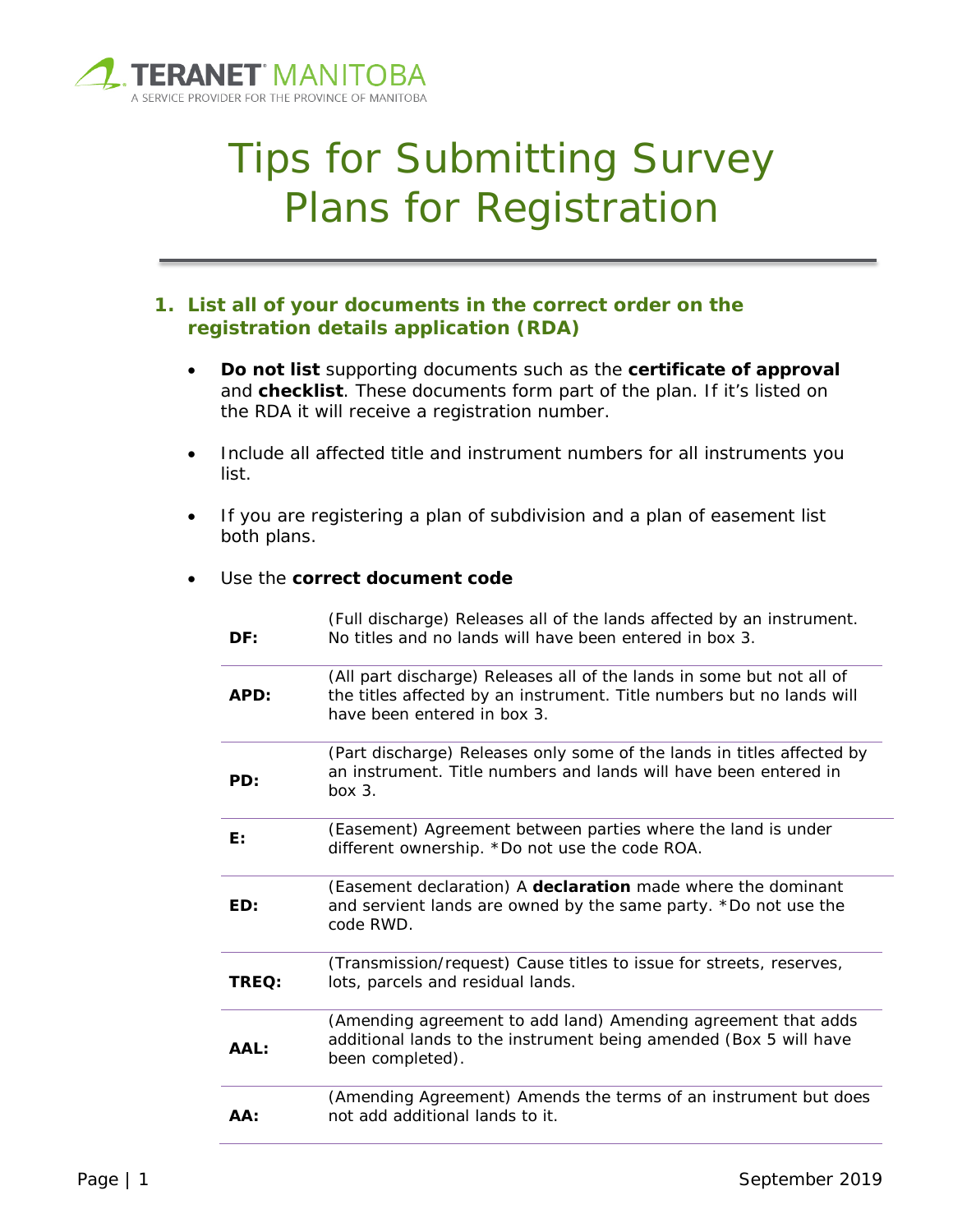# **2. Provide requests (TREQ) using the request/transmission form to issue title for:**

#### **Streets, lanes and etc.**

Title is issue to Her Majesty the Queen in Right of the Province of Manitoba. Include all streets, lanes, etc. in one request. Do not include public or crown reserves. Fee

#### **Public reserves or crown reserves**

Title is to issue to the municipality for public reserves. Title is to issue to Her Majesty the Queen in Right of the Province of Manitoba Fee for Crown reserves. Do not include streets, lanes, etc.

| Lots or parcels created by the plan                                                     | Fee |
|-----------------------------------------------------------------------------------------|-----|
| <b>Residual lands</b>                                                                   |     |
| Any lands left in a title once the lands in the plan of subdivision has been<br>removed | Fee |
| Lots included under Section 117 (5)(b) and (9) of The Real Property<br>Act              |     |

## **3. Encumbrances that have the power to subdivide must be dealt with**

Encumbrances that have power to subdivide **cannot be carried forward** to only part of a newly created lot. You have three options for dealing with them:

- $\checkmark$  Fully discharge the encumbrance
- $\checkmark$  Partially discharge to release the encumbrance from the lot that is not entirely affected by the encumbrance
- $\checkmark$  Make the portion of the lot that was not initially affected by the encumbrance become affected by registering an amending agreement to add land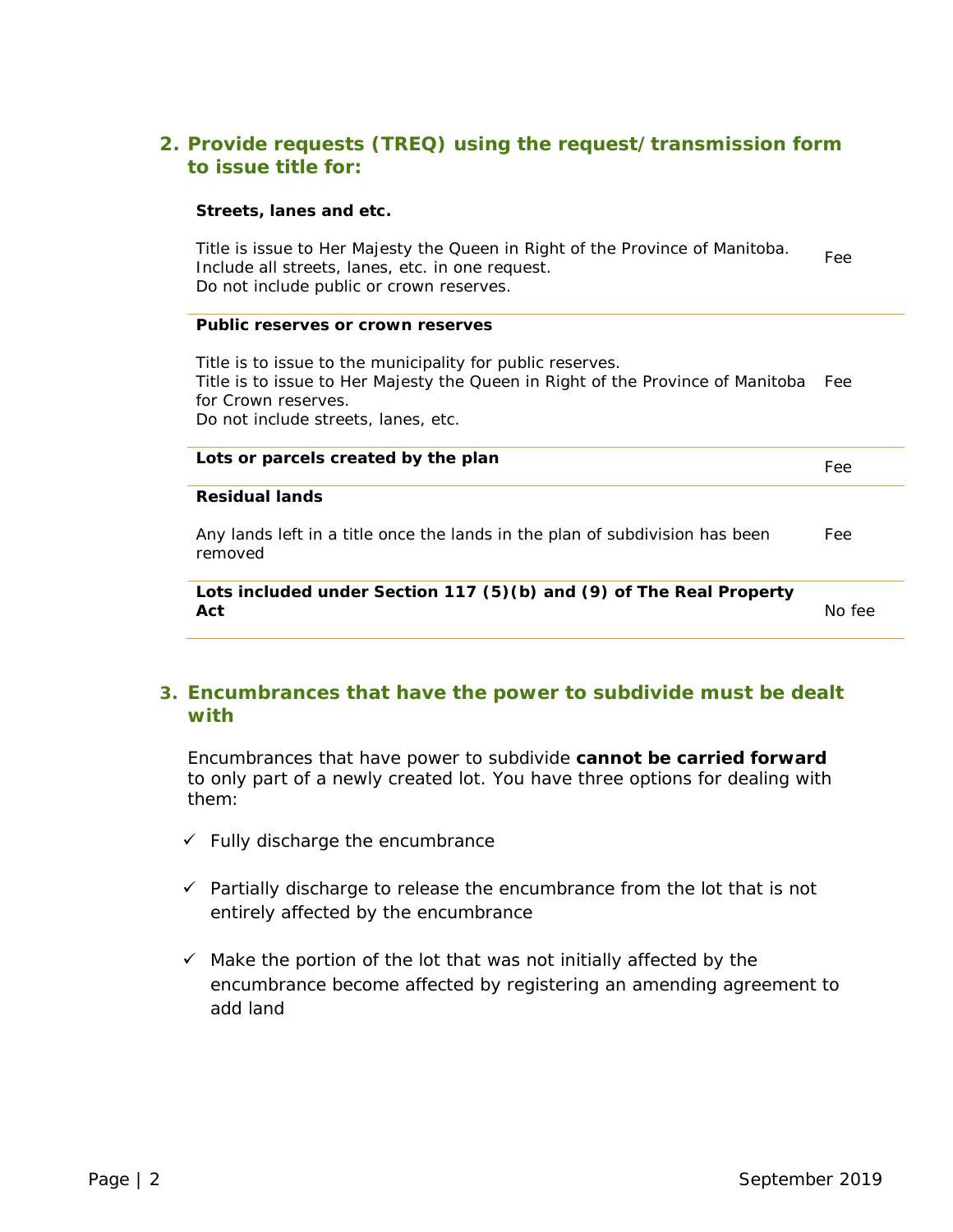# **4. Subdivisions that require transfers of land and consolidations to issue title for an entire lot/parcel**

When entire lots/parcels issuing from a plan are not owned by the same parties, you must register a transfer containing a consolidation request.

Here is an example legal description that can be used when part of a lot is being transferred and consolidated to issue title for an entire lot:

ALL THAT PORTION OF LOTS 2 AND 3 PLAN 1234 WLTO IN SW ¼ 1-1-1 WPM EXC ALL MINES AND MINERALS AS SET FORTH IN THE ORIGINAL GRANT FROM THE CROWN NOW CONTAINED WITHIN THE LIMITS OF LOT 2 PLAN \_\_\_\_\_\_\_WLTO (DEPOSIT NO. 123/19)

In the *Title Issuing Instructions* box 6 (transferor) or 14 (transferee) of the transfer form, add:

*Please consolidate with all of Title 1234567/1*

#### **Be mindful of the fair market value provided in the transfer in these situations.**

Where you are only transferring part of a title, the fair market value in the transfer must be for the value of the land changing hands. It is not to be either the value of the land once consolidated or should the value of the all the land in the affected title.

## **5. The documents provided must comply with conditions on the certificate of approval**

- $\checkmark$  Ensure the dates of all agreements exactly match the dates in the condition of the certificate of approval.
- $\checkmark$  Ensure the required document type is registered.

Example: If it requires that an easement be registered pursuant to s. 76 of *The Real Property Act,* **do not attach** the easement to a caveat. The registration requirements for an easement registered pursuant to s. 76 are more stringent than for an easement caveat.